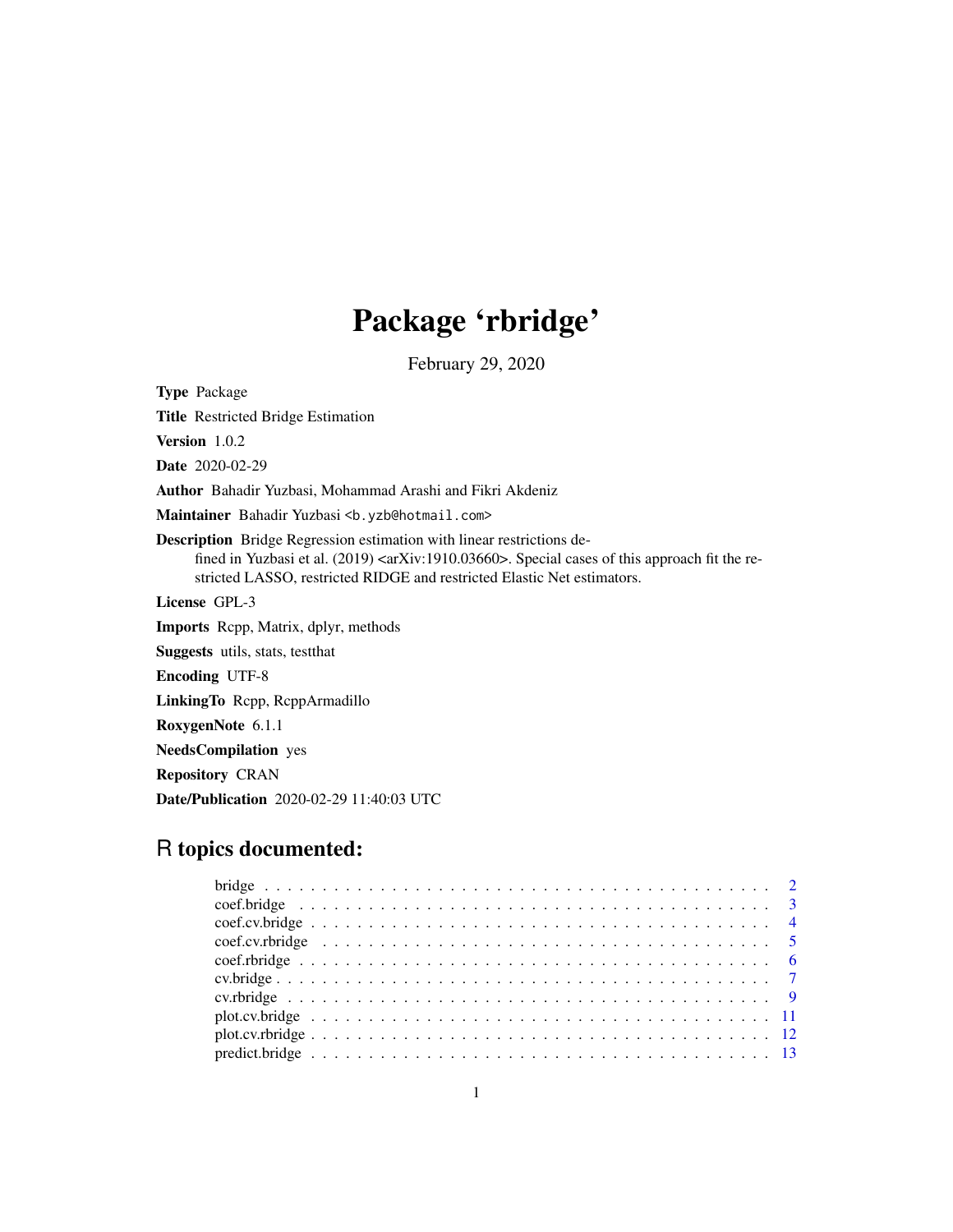<span id="page-1-0"></span>

| Index |  |  |  |  |  |  |  |  |  |  |  |  |  |  |  |  |  |  |
|-------|--|--|--|--|--|--|--|--|--|--|--|--|--|--|--|--|--|--|
|       |  |  |  |  |  |  |  |  |  |  |  |  |  |  |  |  |  |  |
|       |  |  |  |  |  |  |  |  |  |  |  |  |  |  |  |  |  |  |
|       |  |  |  |  |  |  |  |  |  |  |  |  |  |  |  |  |  |  |
|       |  |  |  |  |  |  |  |  |  |  |  |  |  |  |  |  |  |  |

<span id="page-1-1"></span>bridge *Fit a Bridge Estimation*

#### Description

Fit a bridge penalized maximum likelihood. It is computed the regularization path which is consisted of lasso or ridge penalty at the a grid values for lambda

#### Usage

```
bridge(X, y, q = 1, lambda.min = ifelse(n > p, 0.001, 0.05),
 nlambda = 100, lambda, eta = 1e-07, converge = 10^10)
```
#### Arguments

| X          | Design matrix.                                                                                                                                                                                                      |
|------------|---------------------------------------------------------------------------------------------------------------------------------------------------------------------------------------------------------------------|
| У          | Response vector.                                                                                                                                                                                                    |
| q          | is the degree of norm which includes ridge regression with $q=2$ and lasso esti-<br>mates with q=1 as special cases                                                                                                 |
| lambda.min | The smallest value for lambda if $n > p$ is 0.001 and 0.05 otherwise.                                                                                                                                               |
| nlambda    | The number of lambda values - default is 100                                                                                                                                                                        |
| lambda     | A user supplied lambda sequence. By default, the program compute a squence<br>of values the length of nlambda.                                                                                                      |
| eta        | is a preselected small positive threshold value. It is deleted jth variable to make<br>the algorithm stable and also is excluded jth variable from the final model.<br>Default is 1e-07.                            |
| converge   | is the value of converge. Defaults is $10^{\circ}10$ . In each iteration, it is calculated by<br>sum of square the change in linear predictor for each coefficient. The algorithm<br>iterates until converge > eta. |

#### Details

Computes bridge estimation

#### Value

An object of class rbridge, a list with entries

| betas  | Coefficients computed over the path of lambda    |
|--------|--------------------------------------------------|
| lambda | The lambda values which is given at the function |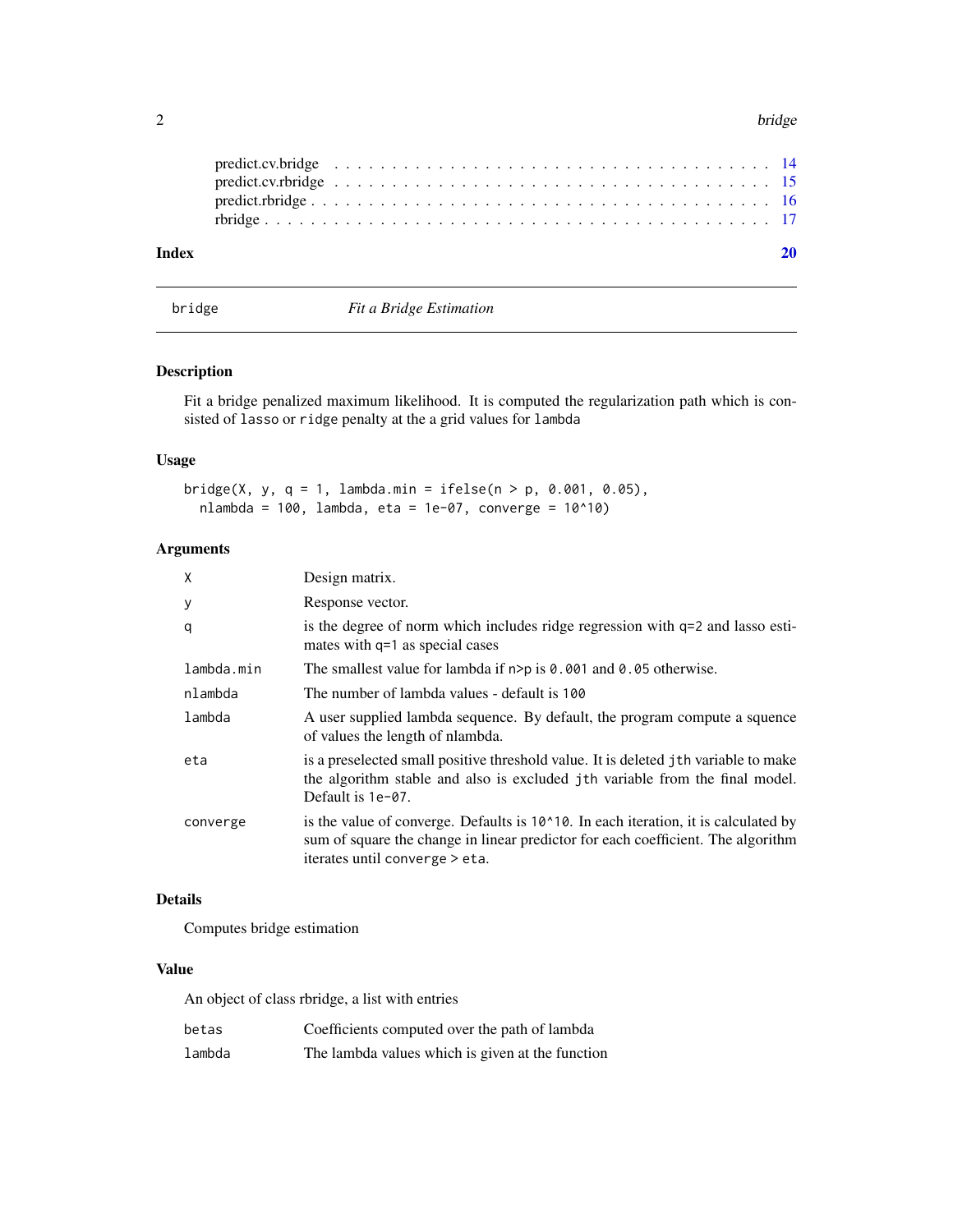#### <span id="page-2-0"></span>coef.bridge 3

#### Author(s)

Bahadir Yuzbasi, Mohammad Arashi and Fikri Akdeniz Maintainer: Bahadir Yuzbasi <b.yzb@hotmail.com>

#### See Also

[cv.bridge](#page-6-1)

#### Examples

```
set.seed(2019)
beta <- c(3, 1.5, 0, 0, 2, 0, 0, 0)
p <- length(beta)
beta \leq matrix(beta, nrow = p, ncol = 1)
n = 100X = matrix(rnorm(n*p),n,p)y = X%*%beta + rnorm(n)
model1 <- bridge(X, y, q = 1)
print(model1)
model2 \leftarrow bridge(X, y, q = 2)
print(model2)
```
#### <span id="page-2-1"></span>coef.bridge *Extract coefficients from a 'bridge' object*

#### Description

Extract coefficients from a 'bridge' object.

#### Usage

```
## S3 method for class 'bridge'
coef(object, s = c("lambda.1se", "lambda.mbda.min"), ...)
```
#### Arguments

| object                  | A 'bridge' object.                                                          |
|-------------------------|-----------------------------------------------------------------------------|
|                         | Value(s) of the penalty parameter lambda at which predictions are required. |
| $\cdot$ $\cdot$ $\cdot$ | Additional arguments for compatibility.                                     |

#### Value

A vector of coefficients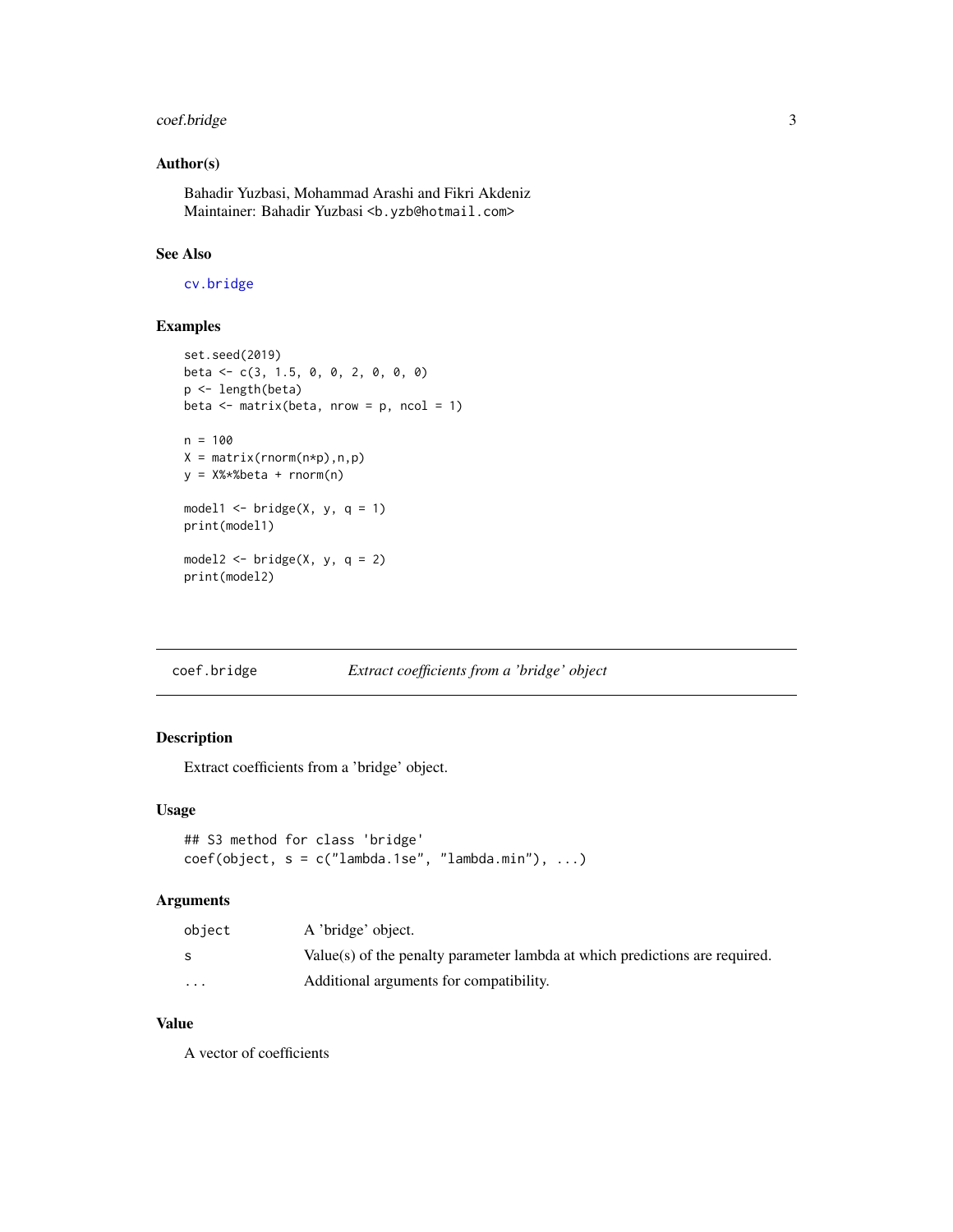#### <span id="page-3-0"></span>Author(s)

Bahadir Yuzbasi, Mohammad Arashi and Fikri Akdeniz Maintainer: Bahadir Yuzbasi <b.yzb@hotmail.com>

#### See Also

[predict.bridge](#page-12-1)

#### Examples

```
set.seed(2019)
beta <- c(3, 1.5, 0, 0, 2, 0, 0, 0)
p <- length(beta)
beta <- matrix(beta, nrow = p, ncol = 1)
n = 100X = matrix(rnorm(n*p),n,p)y = X%*%beta + rnorm(n)
model1 \le bridge(X, y, q = 1)
coef(model1,s='lambda.min')
```
<span id="page-3-1"></span>coef.cv.bridge *Extract coefficients from a 'cv.bridge' object*

#### Description

Extract coefficients from a 'cv.bridge' object.

#### Usage

```
## S3 method for class 'cv.bridge'
coef(object, s = c("lambda.1se", "lambda.mbda.min"), ...)
```
#### Arguments

| object                  | A 'cv.bridge' object.                                                       |
|-------------------------|-----------------------------------------------------------------------------|
|                         | Value(s) of the penalty parameter lambda at which predictions are required. |
| $\cdot$ $\cdot$ $\cdot$ | Additional arguments for compatibility.                                     |

#### Value

A vector of coefficients

#### Author(s)

Bahadir Yuzbasi, Mohammad Arashi and Fikri Akdeniz Maintainer: Bahadir Yuzbasi <b.yzb@hotmail.com>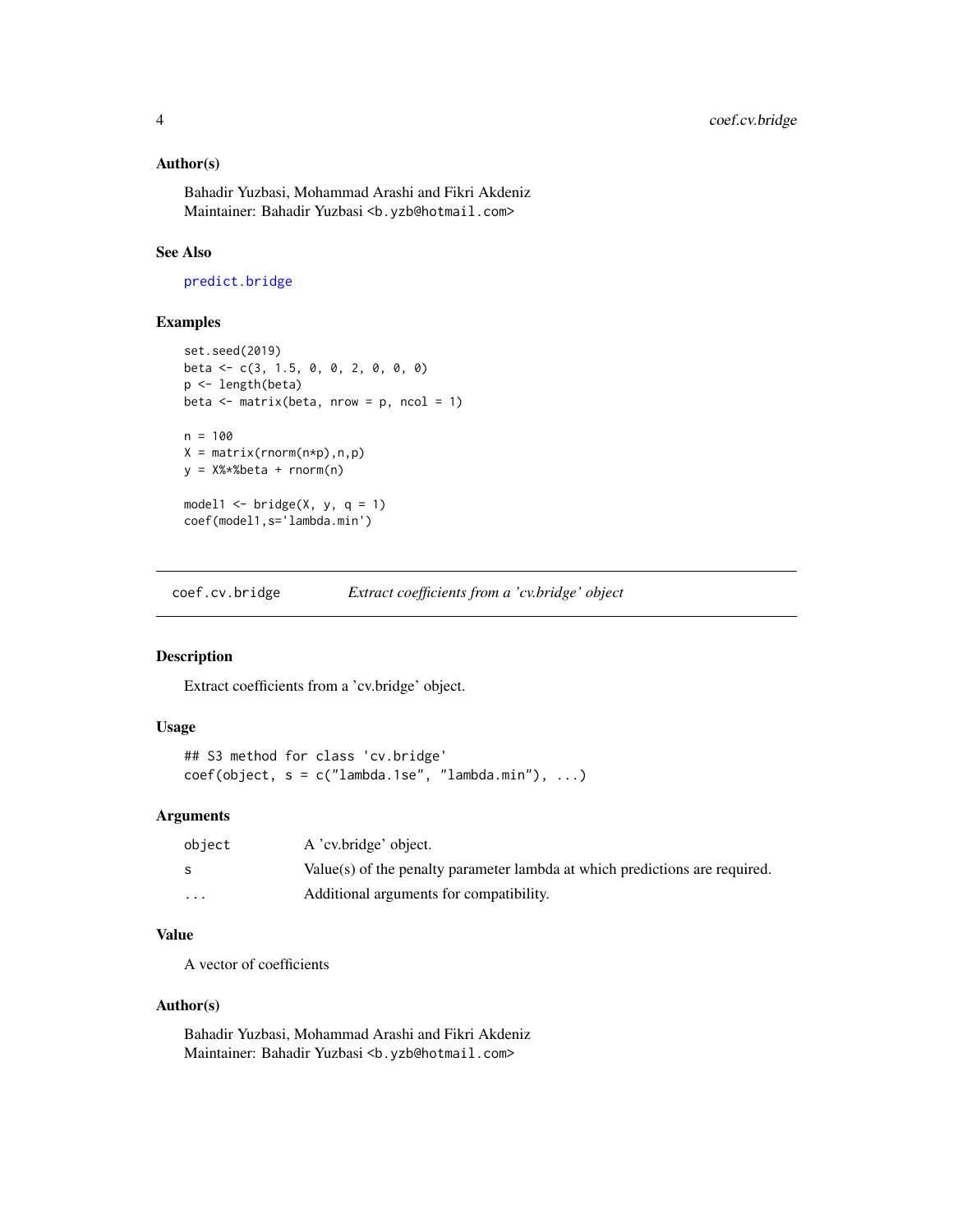#### <span id="page-4-0"></span>coef.cv.rbridge 5

#### See Also

[predict.cv.rbridge](#page-14-1)

#### Examples

```
set.seed(2019)
beta <- c(3, 1.5, 0, 0, 2, 0, 0, 0)
p <- length(beta)
beta \leq matrix(beta, nrow = p, ncol = 1)
n = 100
X = matrix(rnorm(n*p),n,p)y = X%*%beta + rnorm(n)
model1 \leq cv.bridge(X, y, q = 1)
coef(model1,s='lambda.min')
```
<span id="page-4-1"></span>coef.cv.rbridge *Extract coefficients from a 'cv.rbridge' object*

#### Description

Extract coefficients from a 'cv.rbridge' object.

#### Usage

```
## S3 method for class 'cv.rbridge'
coef(object, s = c("lambda.1se", "lambda.mbda.min"), ...)
```
#### Arguments

| object   | A 'cv.rbridge' object.                                                      |
|----------|-----------------------------------------------------------------------------|
|          | Value(s) of the penalty parameter lambda at which predictions are required. |
| $\cdots$ | Additional arguments for compatibility.                                     |

#### Value

A vector of coefficients

#### Author(s)

Bahadir Yuzbasi, Mohammad Arashi and Fikri Akdeniz Maintainer: Bahadir Yuzbasi <b.yzb@hotmail.com>

#### See Also

[predict.cv.rbridge](#page-14-1)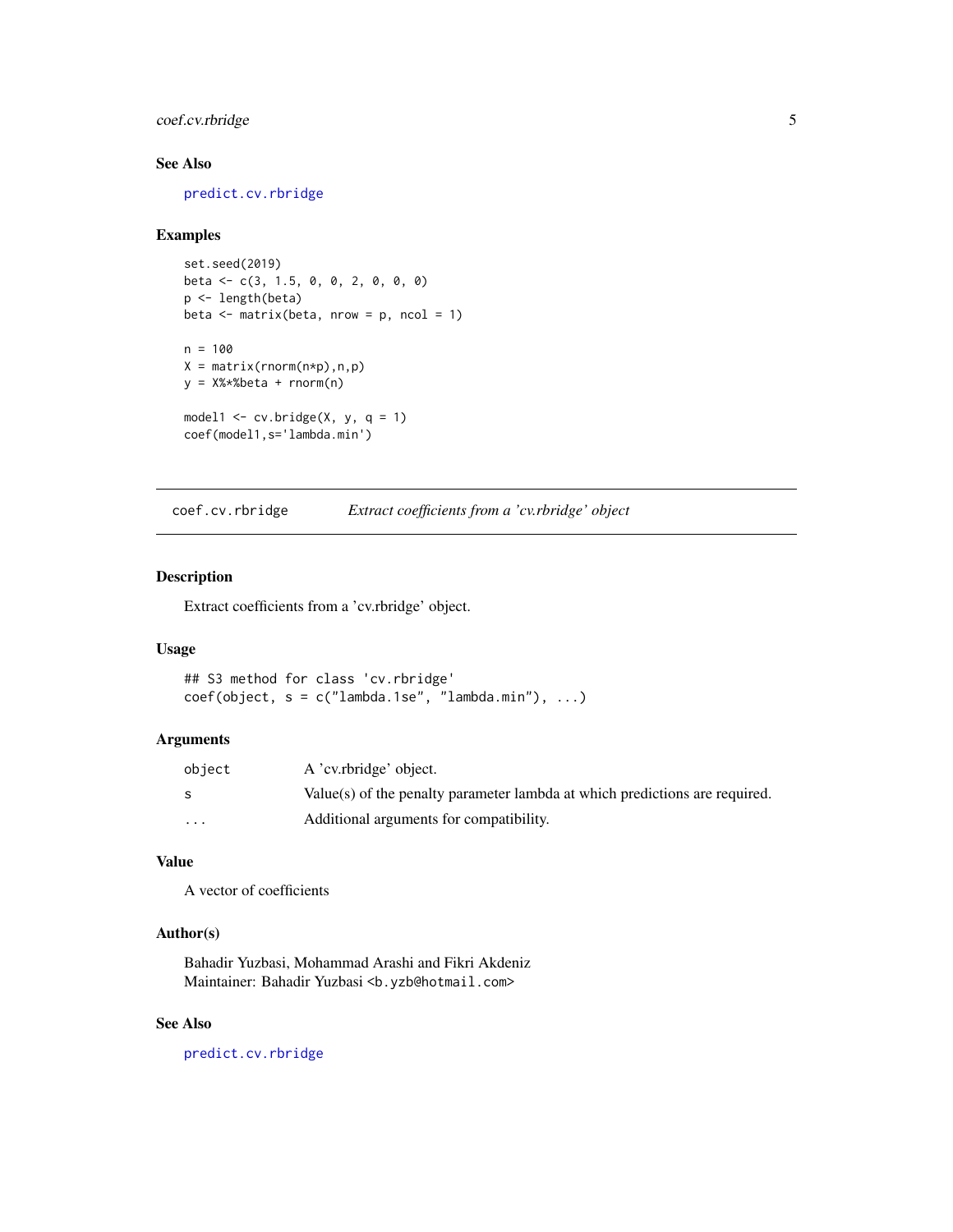#### Examples

```
set.seed(2019)
beta <- c(3, 1.5, 0, 0, 2, 0, 0, 0)
p <- length(beta)
beta \leq matrix(beta, nrow = p, ncol = 1)
### Restricted Matrix and vector
c1 \leftarrow c(1,1,0,0,1,0,0,0)R1.mat \leq matrix(c1,nrow = 1, ncol = p)
r1.vec \leq as.matrix(c(6.5), 1, 1)
n = 100
X = matrix(rnorm(n*p),n,p)y = X%*%beta + rnorm(n)
######## Model 1 based on first restrictions
model1 \leq cv.rbridge(X, y, q = 1, R1.mat, r1.vec)
coef(model1,s='lambda.min')
```
coef.rbridge *Extract coefficients from a 'rbridge' object*

#### Description

Makes predictions from a cross-validated 'rbridge' model

#### Usage

```
## S3 method for class 'rbridge'
coef(object, s = c("lambda.1se", "lambda.mbda.min"), ...)
```
#### Arguments

| object                  | A 'rbridge' object.                                                         |
|-------------------------|-----------------------------------------------------------------------------|
|                         | Value(s) of the penalty parameter lambda at which predictions are required. |
| $\cdot$ $\cdot$ $\cdot$ | Additional arguments for compatibility.                                     |

#### Value

Among a matrix with predictions, a vector non-zero indexing or a vector of coefficients

#### Author(s)

Bahadir Yuzbasi, Mohammad Arashi and Fikri Akdeniz Maintainer: Bahadir Yuzbasi <b.yzb@hotmail.com>

#### See Also

[predict.rbridge](#page-15-1)

<span id="page-5-0"></span>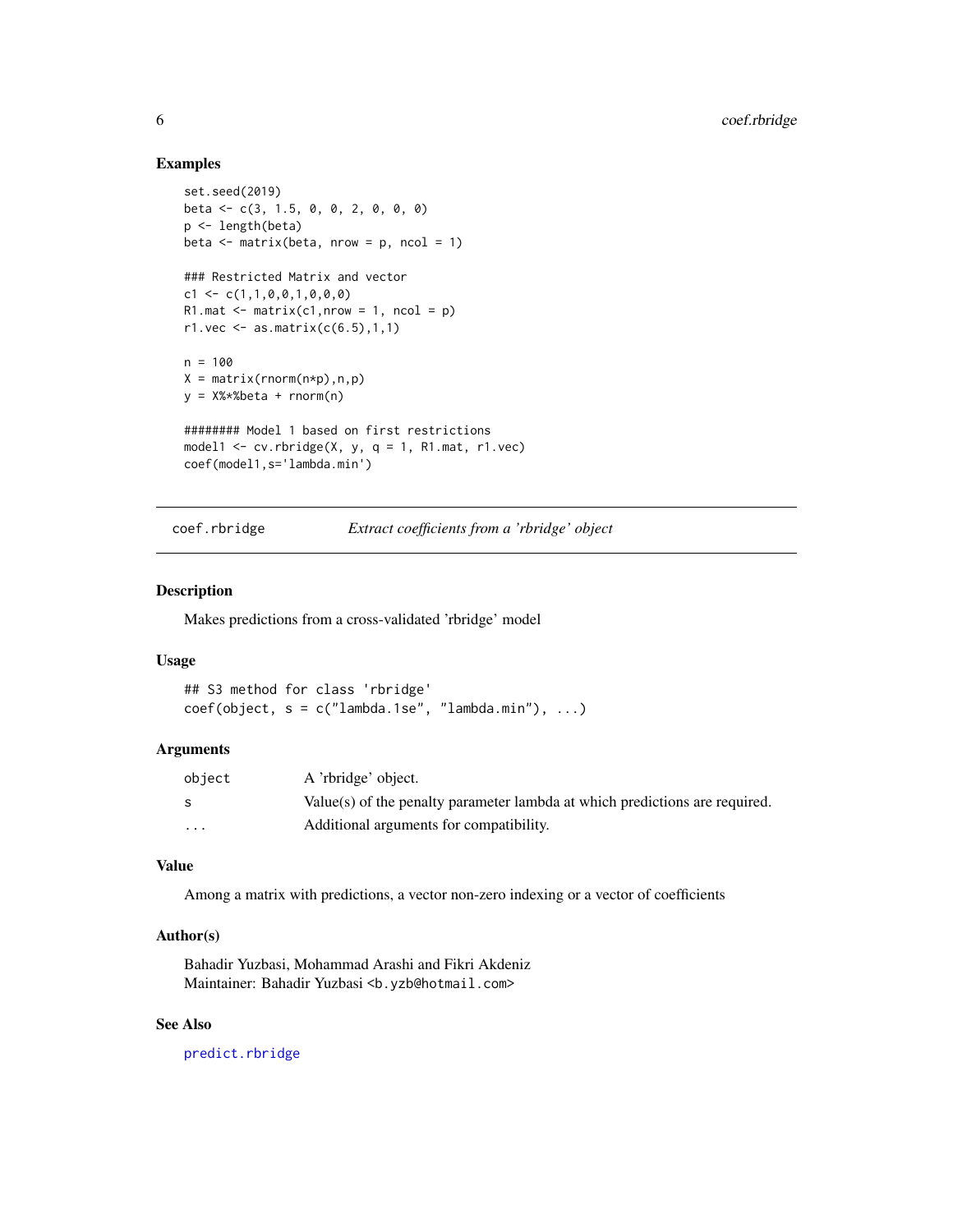#### <span id="page-6-0"></span>cv.bridge 7 and 200 km s and 200 km s and 200 km s and 200 km s and 200 km s and 200 km s and 200 km s and 200

#### Examples

```
set.seed(2019)
beta <- c(3, 1.5, 0, 0, 2, 0, 0, 0)
p <- length(beta)
beta <- matrix(beta, nrow = p, ncol = 1)
### Restricted Matrix and vector
c1 \leftarrow c(1,1,0,0,1,0,0,0)R1.mat \leq matrix(c1,nrow = 1, ncol = p)
r1.vec \leq as.matrix(c(6.5), 1, 1)
n = 100
X = matrix(rnorm(n*p),n,p)y = X%*%beta + rnorm(n)
######## Model 1 based on first restrictions
model1 \le- rbridge(X, y, q = 1, R1.mat, r1.vec)
coef(model1,s='lambda.min')
```
<span id="page-6-1"></span>cv.bridge *Cross-validation for bridge*

#### Description

Does k-fold cross-validation for bridge, produces a plot, and returns a value for lambda

#### Usage

```
cv.bridge(X, y, q, lambda, nfolds = 10, lambda.min = ifelse(n > p,
  0.001, 0.05), nlambda = 100, eta = 1e-07, converge = 10^10,
  num_threads = 10)
```
#### Arguments

| X          | X matrix as in bridge.                                                                                                                                                                      |
|------------|---------------------------------------------------------------------------------------------------------------------------------------------------------------------------------------------|
| У          | response y as in bridge.                                                                                                                                                                    |
| q          | is the degree of norm which includes ridge regression with $q=2$ and lasso esti-<br>mates with q=1 as special cases                                                                         |
| lambda     | lambda sequence; default is NULL. It is given by user or cv. rbridge chooses<br>its own sequence.                                                                                           |
| nfolds     | number of folds - default is 10.                                                                                                                                                            |
| lambda.min | The smallest value for lambda if $n > p$ is 0.001 and 0.05 otherwise.                                                                                                                       |
| nlambda    | The number of lambda values - default is 100                                                                                                                                                |
| eta        | is a preselected small positive threshold value. It is deleted jth variable to make<br>the algorithm stable and also is excluded jth variable from the final model.<br>Default is $1e-07$ . |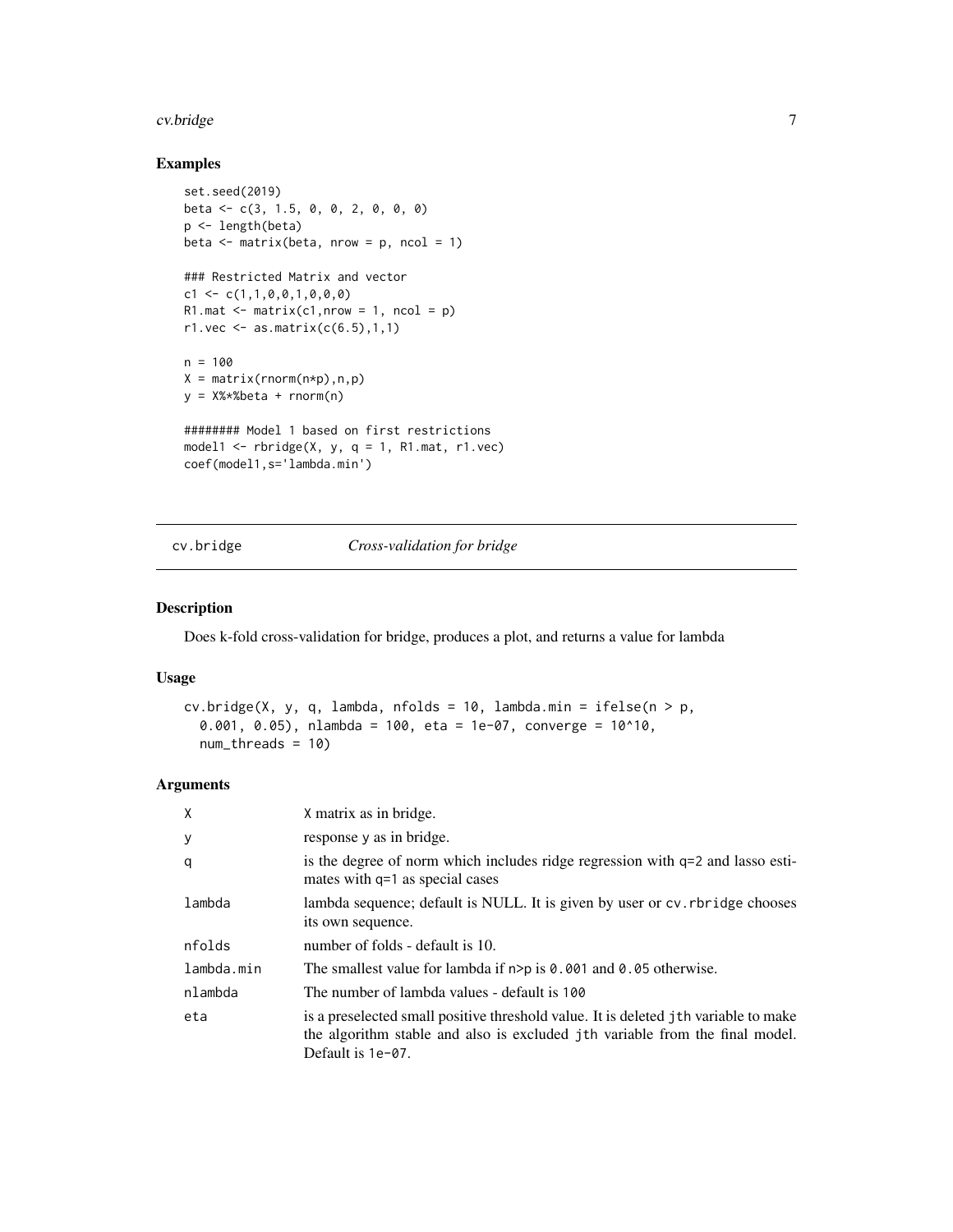<span id="page-7-0"></span>

| converge    | is the value of converge. Defaults is 10 <sup><math>\land</math></sup> 10. In each iteration, it is calculated by |
|-------------|-------------------------------------------------------------------------------------------------------------------|
|             | sum of square the change in linear predictor for each coefficient. The algorithm                                  |
|             | iterates until converge > eta.                                                                                    |
| num_threads | Number of threads used for parallel computation over the folds,                                                   |

#### Details

Computes bridge

#### Value

An object of class rbridge, a list with entries

| cve        | the mean cross-validated error.                                                   |
|------------|-----------------------------------------------------------------------------------|
| cyse       | estimate of standard error of cym.                                                |
| cvup       | upper curve $=$ cvm+cvsd.                                                         |
| cvlo       | $lower curve = cvm-cvsd.$                                                         |
| lambda     | the values of lambda used in the fits                                             |
| nz         | number of non-zero coefficients at each lambda.                                   |
| betas      | estimated coefficient at each lambda.                                             |
| lambda.min | value of lambda that gives minimum cve                                            |
| lambda.1se | largest value of lambda such that error is within 1 standard error of the minimum |

#### Author(s)

Bahadir Yuzbasi, Mohammad Arashi and Fikri Akdeniz Maintainer: Bahadir Yuzbasi <b.yzb@hotmail.com>

#### See Also

#### [bridge](#page-1-1)

```
set.seed(2019)
beta <- c(3, 1.5, 0, 0, 2, 0, 0, 0)
p <- length(beta)
beta \leq matrix(beta, nrow = p, ncol = 1)
n = 100
X = matrix(rnorm(n*p),n,p)y = X%*%beta + rnorm(n)
######## Model 1
model1 \leq cv.bridge(X, y, q = 1)
print(model1)
coef(model1,s='lambda.min')
predict(model1,newx=X[1:5,], s="lambda.min", type="response")
```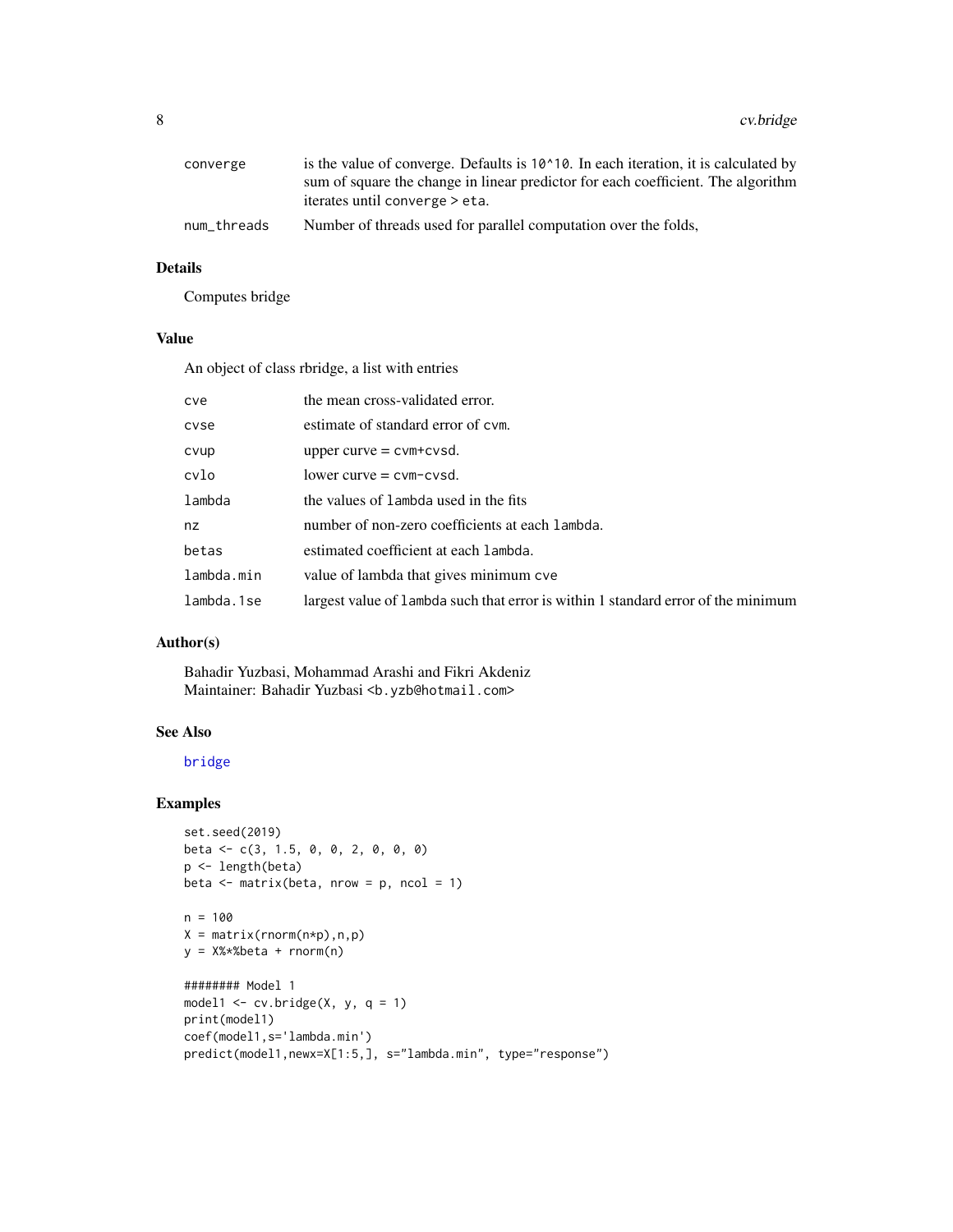#### <span id="page-8-0"></span>cv.rbridge 9

```
predict(model1, s="lambda.min",type="coefficient")
######## Model 2
model2 \leq cv.bridge(X, y, q = 2)
print(model2)
coef(model2,s='lambda.min')
predict(model2,newx=X[1:5,], s="lambda.min", type="response")
predict(model2, s="lambda.min",type="coefficient")
```
#### <span id="page-8-1"></span>cv.rbridge *Cross-validation for rbridge*

#### Description

Does k-fold cross-validation for rbridge, produces a plot, and returns a value for lambda

#### Usage

```
cv.rbridge(X, y, q, R, r, lambda, nfolds = 10, lambda.min = ifelse(n >
 p, 0.001, 0.05), nlambda = 100, eta = 1e-07, converge = 10^10,
 num_threads = 10)
```
#### Arguments

| Χ           | X matrix as in rbridge.                                                                                                                                                                                             |
|-------------|---------------------------------------------------------------------------------------------------------------------------------------------------------------------------------------------------------------------|
| у           | response y as in rbridge.                                                                                                                                                                                           |
| q           | is the degree of norm which includes ridge regression with q=2 and lasso esti-<br>mates with q=1 as special cases                                                                                                   |
| R           | is $m$ by $p(m< p)$ matrix of constants.                                                                                                                                                                            |
| r           | is a m-vector of known prespecified constants. If it is given true restriction, then                                                                                                                                |
|             | $r - R\beta = 0.$                                                                                                                                                                                                   |
|             | Values for r should be given as a matrix. See "Examples".                                                                                                                                                           |
| lambda      | lambda sequence; default is NULL. It is given by user or cv. rbridge chooses<br>its own sequence.                                                                                                                   |
| nfolds      | number of folds - default is 10.                                                                                                                                                                                    |
| lambda.min  | The smallest value for lambda if $n > p$ is 0.001 and 0.05 otherwise.                                                                                                                                               |
| nlambda     | The number of lambda values - default is 100                                                                                                                                                                        |
| eta         | is a preselected small positive threshold value. It is deleted jth variable to make<br>the algorithm stable and also is excluded jth variable from the final model.<br>Default is 1e-07.                            |
| converge    | is the value of converge. Defaults is $10^{\circ}10$ . In each iteration, it is calculated by<br>sum of square the change in linear predictor for each coefficient. The algorithm<br>iterates until converge > eta. |
| num_threads | Number of threads used for parallel computation over the folds,                                                                                                                                                     |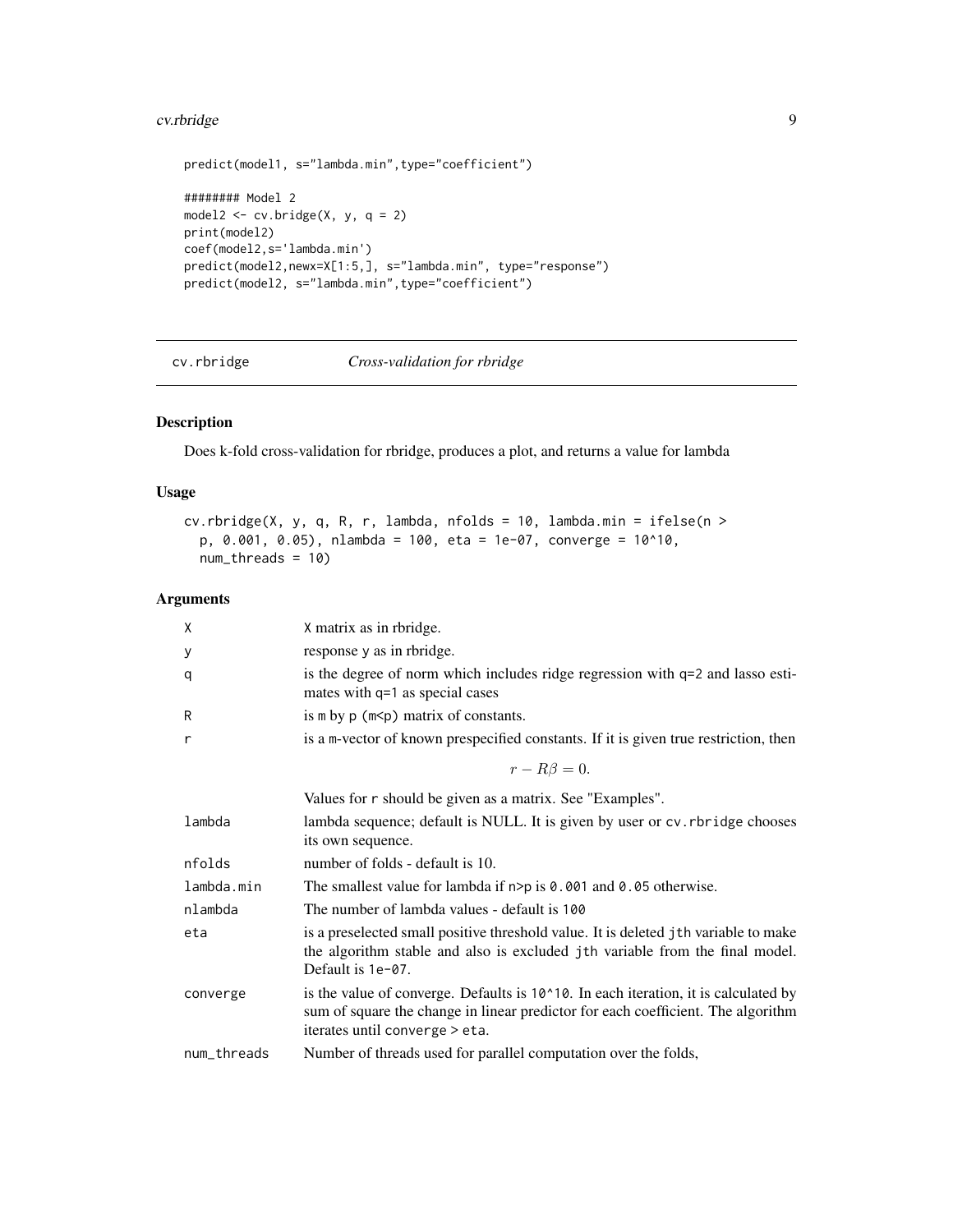#### Details

Computes cv.rbridge

#### Value

An object of class rbridge, a list with entries

| cve        | the mean cross-validated error.                                                   |
|------------|-----------------------------------------------------------------------------------|
| cvse       | estimate of standard error of cym.                                                |
| cvup       | upper curve $=$ cvm+cvsd.                                                         |
| cvlo       | $lower curve = cvm-cvsd.$                                                         |
| lambda     | the values of lambda used in the fits                                             |
| nz         | number of non-zero coefficients at each lambda.                                   |
| betas      | estimated coefficient at each lambda.                                             |
| lambda.min | value of lambda that gives minimum cve                                            |
| lambda.1se | largest value of lambda such that error is within 1 standard error of the minimum |

#### Author(s)

Bahadir Yuzbasi, Mohammad Arashi and Fikri Akdeniz Maintainer: Bahadir Yuzbasi <b.yzb@hotmail.com>

#### See Also

[rbridge](#page-16-1)

```
set.seed(2019)
beta <- c(3, 1.5, 0, 0, 2, 0, 0, 0)
p <- length(beta)
beta \leq matrix(beta, nrow = p, ncol = 1)
p.active \leq which(beta != 0)
### Restricted Matrix and vector
### Res 1
c1 \leftarrow c(1,1,0,0,1,0,0,0)R1.mat \leq matrix(c1, nrow = 1, ncol = p)
r1.vec \leq as.matrix(c(6.5), 1, 1)
### Res 2
c2 \leftarrow c(-1,1,0,0,1,0,0,0)R2.mat \leq matrix(c2,nrow = 1, ncol = p)
r2 \text{.vec} <= matrix(c(0.5), nrow = 1, ncol = 1)
### Res 3
R3.mat \leftarrow t(matrix(c(c1,c2), nrow = p, ncol = 2))
r3.vec <- matrix(c(6.5,0.5), nrow = 2, ncol = 1)
### Res 4
R4.mat = diag(1, p, p)[-p.active,]
```
<span id="page-9-0"></span>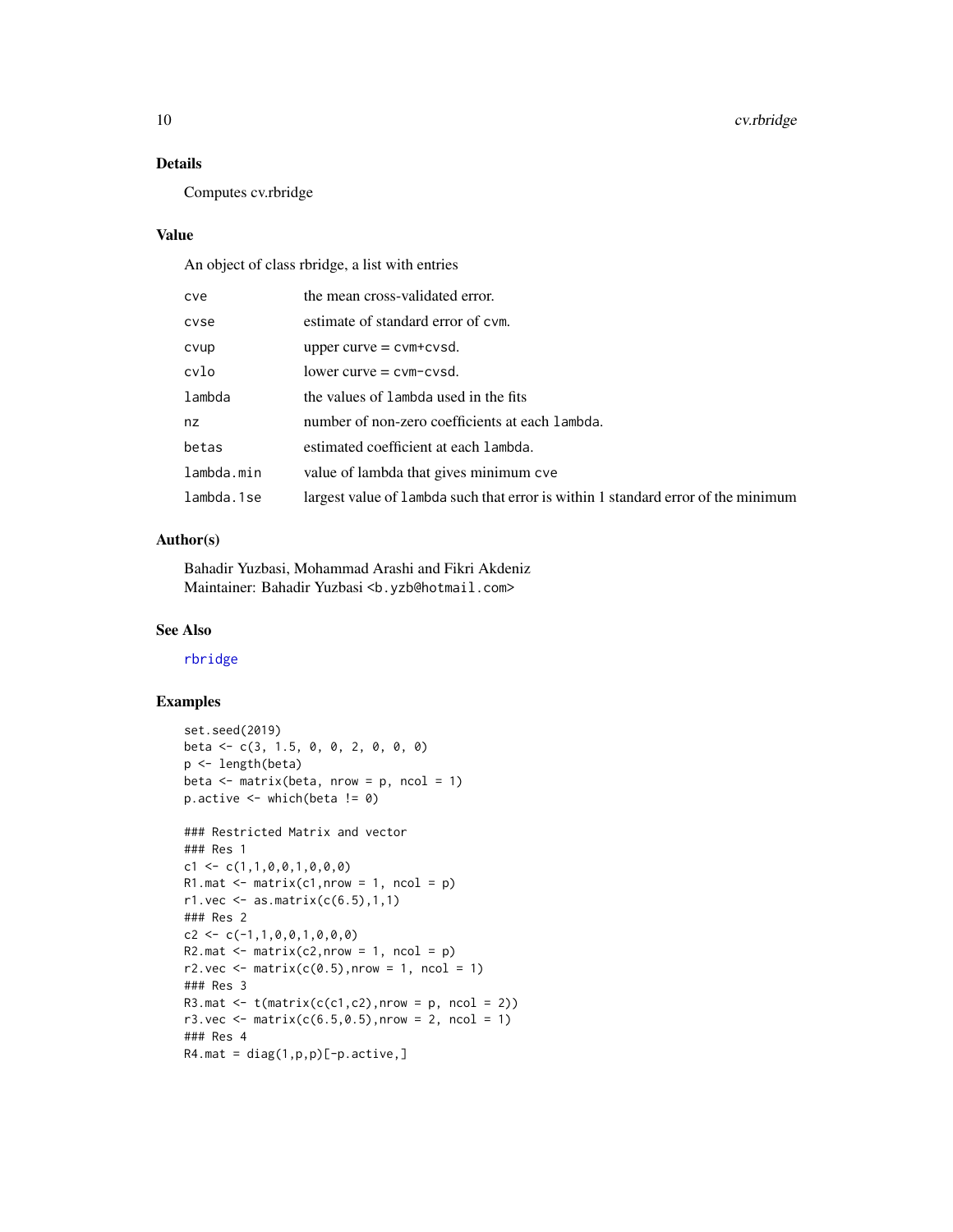```
r4.vec \leq matrix(rep(0,p-length(p.active)),nrow = p-length(p.active), ncol = 1)
n = 100X = matrix(rnorm(n*p),n,p)y = X%*%beta + rnorm(n)
######## Model 1 based on first restrictions
model1 <- cv.rbridge(X, y, q = 1, R1.mat, r1.vec)
print(model1)
coef(model1,s='lambda.min')
coef(model1,s='lambda.1se')
predict(model1,newx=X[1:5,], s="lambda.min", type="response")
predict(model1, s="lambda.min",type="coefficient")
predict(model1, s="lambda.1se",type="coefficient")
######## Model 2 based on second restrictions
model2 \leq cv.rbridge(X, y, q = 1, R2.mat, r2.vec)
print(model2)
coef(model2,s='lambda.min')
coef(model2,s='lambda.1se')
predict(model2,newx=X[1:5,], s="lambda.min", type="response")
predict(model2, s="lambda.min",type="coefficient")
predict(model2, s="lambda.1se",type="coefficient")
######## Model 3 based on third restrictions
model3 \leq cv.rbridge(X, y, q = 1, R3.mat, r3.vec)
print(model3)
coef(model3,s='lambda.min')
coef(model3,s='lambda.1se')
predict(model3,newx=X[1:5,], s="lambda.min", type="response")
predict(model3, s="lambda.min",type="coefficient")
predict(model3, s="lambda.1se",type="coefficient")
######## Model 4 based on fourth restrictions
model4 \leq cv.rbridge(X, y, q = 1, R4.mat, r4.vec)
print(model4)
coef(model4,s='lambda.min')
coef(model4,s='lambda.1se')
predict(model4,newx=X[1:5,], s="lambda.min", type="response")
predict(model4, s="lambda.min",type="coefficient")
predict(model4, s="lambda.1se",type="coefficient")
```
plot.cv.bridge *Plot a 'cv.bridge' object function*

#### **Description**

Plots the cross-validation curve, and upper and lower standard deviation curves, as a function of the lambda values used.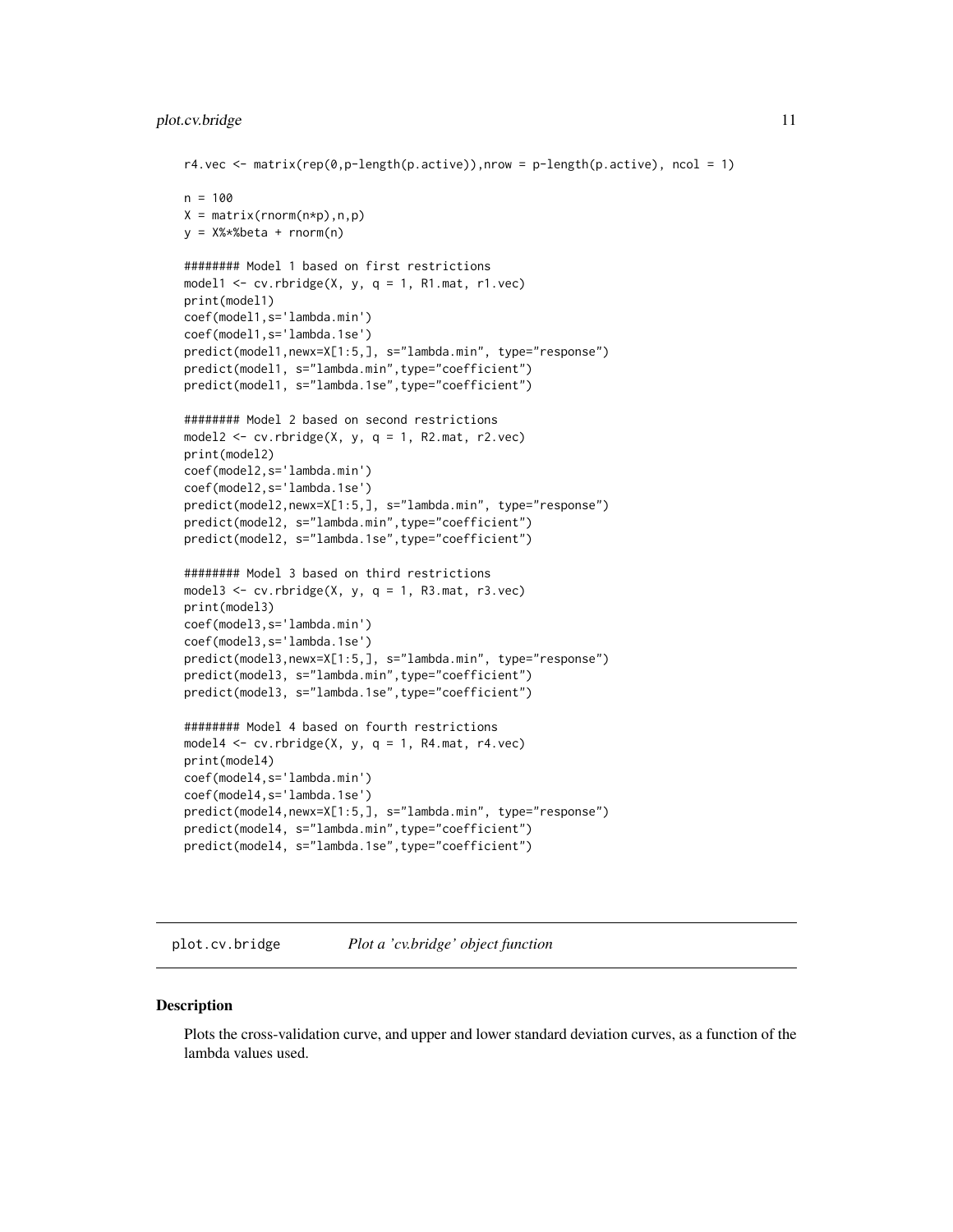#### <span id="page-11-0"></span>Usage

```
## S3 method for class 'cv.bridge'
plot(x, sign.lambda = 1, ...)
```
### Arguments

| $\mathsf{x}$ | Design matrix.                                                                   |
|--------------|----------------------------------------------------------------------------------|
| sign.lambda  | Either plot against $log(1$ ambda) (default) or its negative if sign. lambda=-1. |
| $\cdots$     | Other graphical parameters to plot                                               |

#### Author(s)

Bahadir Yuzbasi, Mohammad Arashi and Fikri Akdeniz Maintainer: Bahadir Yuzbasi <b.yzb@hotmail.com>

plot.cv.rbridge *Plot a 'cv.rbridge' object function*

#### Description

Plots the cross-validation curve, and upper and lower standard deviation curves, as a function of the lambda values used.

#### Usage

```
## S3 method for class 'cv.rbridge'
plot(x, sign.lambda = 1, ...)
```
#### Arguments

|             | Design matrix.                                                                   |
|-------------|----------------------------------------------------------------------------------|
| sign.lambda | Either plot against $log(1$ ambda) (default) or its negative if sign. lambda=-1. |
| $\cdot$     | Other graphical parameters to plot                                               |

#### Author(s)

Bahadir Yuzbasi, Mohammad Arashi and Fikri Akdeniz Maintainer: Bahadir Yuzbasi <b.yzb@hotmail.com>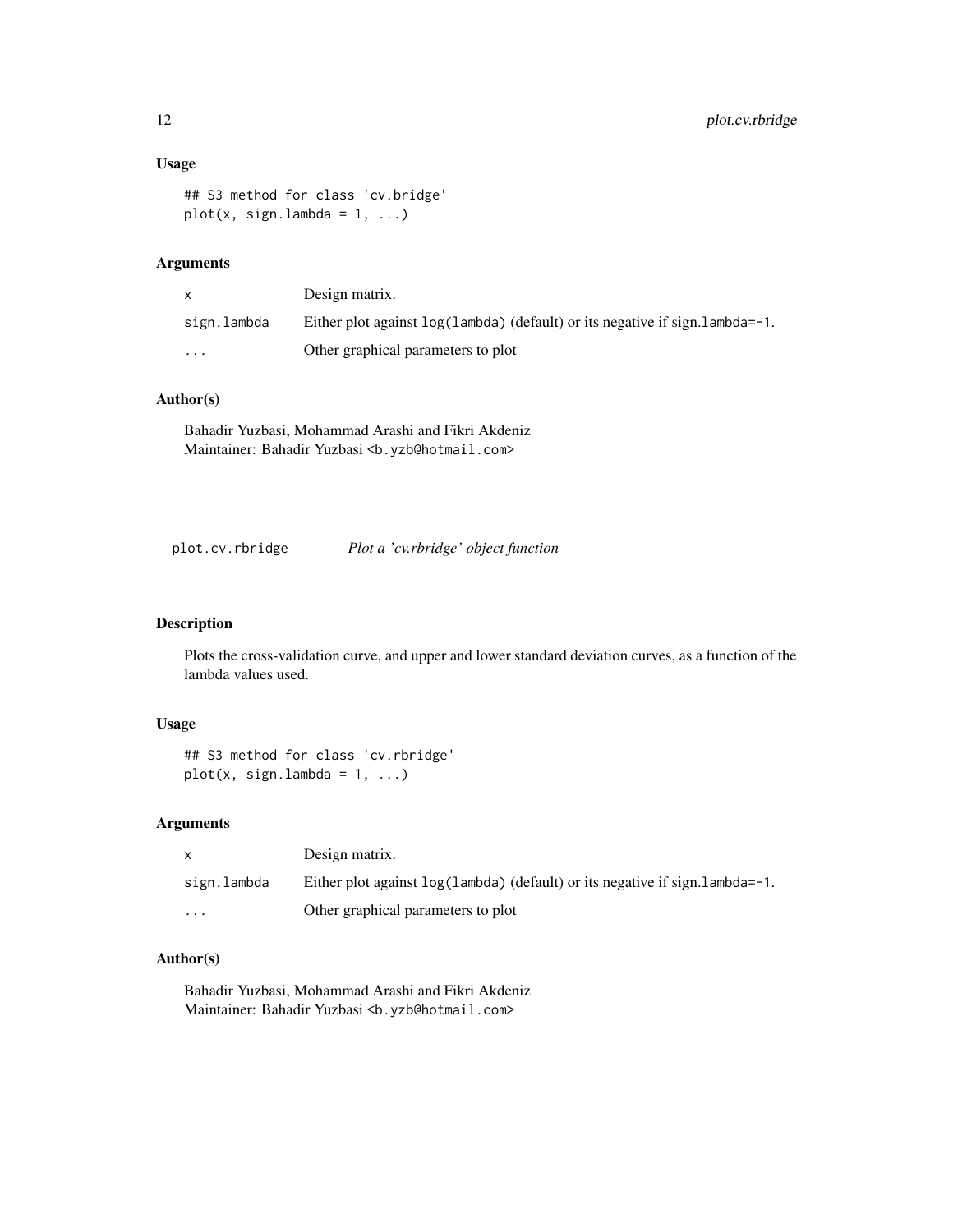<span id="page-12-1"></span><span id="page-12-0"></span>

#### Description

Makes predictions from a cross-validated 'bridge' model

#### Usage

```
## S3 method for class 'bridge'
predict(object, newx, s = c("lambda.min", "lambda.1se"),
  type = c("response", "nonzero", "coefficients"), ...)
```
#### Arguments

| object   | A 'bridge' object.                                                                                                                                                                                                    |
|----------|-----------------------------------------------------------------------------------------------------------------------------------------------------------------------------------------------------------------------|
| newx     | Matrix of new values for x at which predictions are to be made.                                                                                                                                                       |
| S        | Value(s) of the penalty parameter lambda at which predictions are required.                                                                                                                                           |
| type     | It should one of "response", "nonzero" or "coefficients". The "response" is for<br>predicted values, the "nonzero" is for exacting non-zero coefficients and the<br>"coefficients" is for the estimated coefficients. |
| $\cdots$ | Additional arguments for compatibility.                                                                                                                                                                               |

#### Value

Among a matrix with predictions, a vector non-zero indexing or a vector of coefficients

#### Author(s)

Bahadir Yuzbasi, Mohammad Arashi and Fikri Akdeniz Maintainer: Bahadir Yuzbasi <b.yzb@hotmail.com>

#### See Also

[coef.bridge](#page-2-1)

```
set.seed(2019)
beta <- c(3, 1.5, 0, 0, 2, 0, 0, 0)
p <- length(beta)
beta \leq matrix(beta, nrow = p, ncol = 1)
n = 100X = matrix(rnorm(n*p),n,p)y = X%*%beta + rnorm(n)
```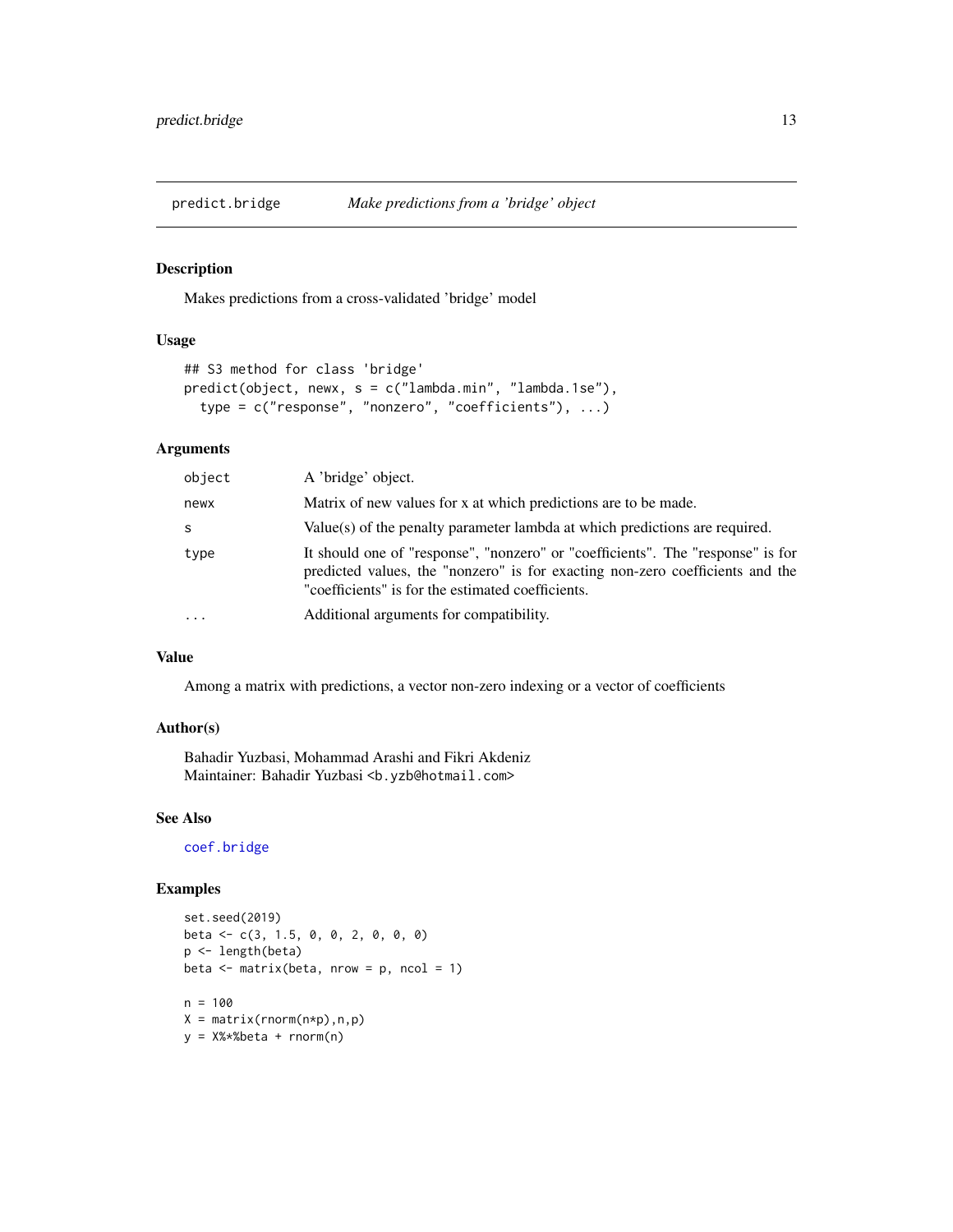```
model1 \le- bridge(X, y, q = 1)
predict(model1,newx=X[1:5,], s="lambda.min", type="response")
predict(model1, s="lambda.min",type="coefficient")
```
predict.cv.bridge *Make predictions from a 'cv.bridge' object*

#### Description

Makes predictions from a cross-validated 'cv.bridge' model

#### Usage

```
## S3 method for class 'cv.bridge'
predict(object, newx, s = c("lambda.min",
  "lambda.1se"), type = c("response", "nonzero", "coefficients"), ...)
```
#### Arguments

| object    | A 'cv.bridge' object.                                                                                                                                                                                                 |
|-----------|-----------------------------------------------------------------------------------------------------------------------------------------------------------------------------------------------------------------------|
| newx      | Matrix of new values for x at which predictions are to be made.                                                                                                                                                       |
| S         | Value(s) of the penalty parameter lambda at which predictions are required.                                                                                                                                           |
| type      | It should one of "response", "nonzero" or "coefficients". The "response" is for<br>predicted values, the "nonzero" is for exacting non-zero coefficients and the<br>"coefficients" is for the estimated coefficients. |
| $\ddotsc$ | Additional arguments for compatibility.                                                                                                                                                                               |

#### Value

Among a matrix with predictions, a vector non-zero indexing or a vector of coefficients

#### Author(s)

Bahadir Yuzbasi, Mohammad Arashi and Fikri Akdeniz Maintainer: Bahadir Yuzbasi <b.yzb@hotmail.com>

#### See Also

[coef.cv.bridge](#page-3-1)

<span id="page-13-0"></span>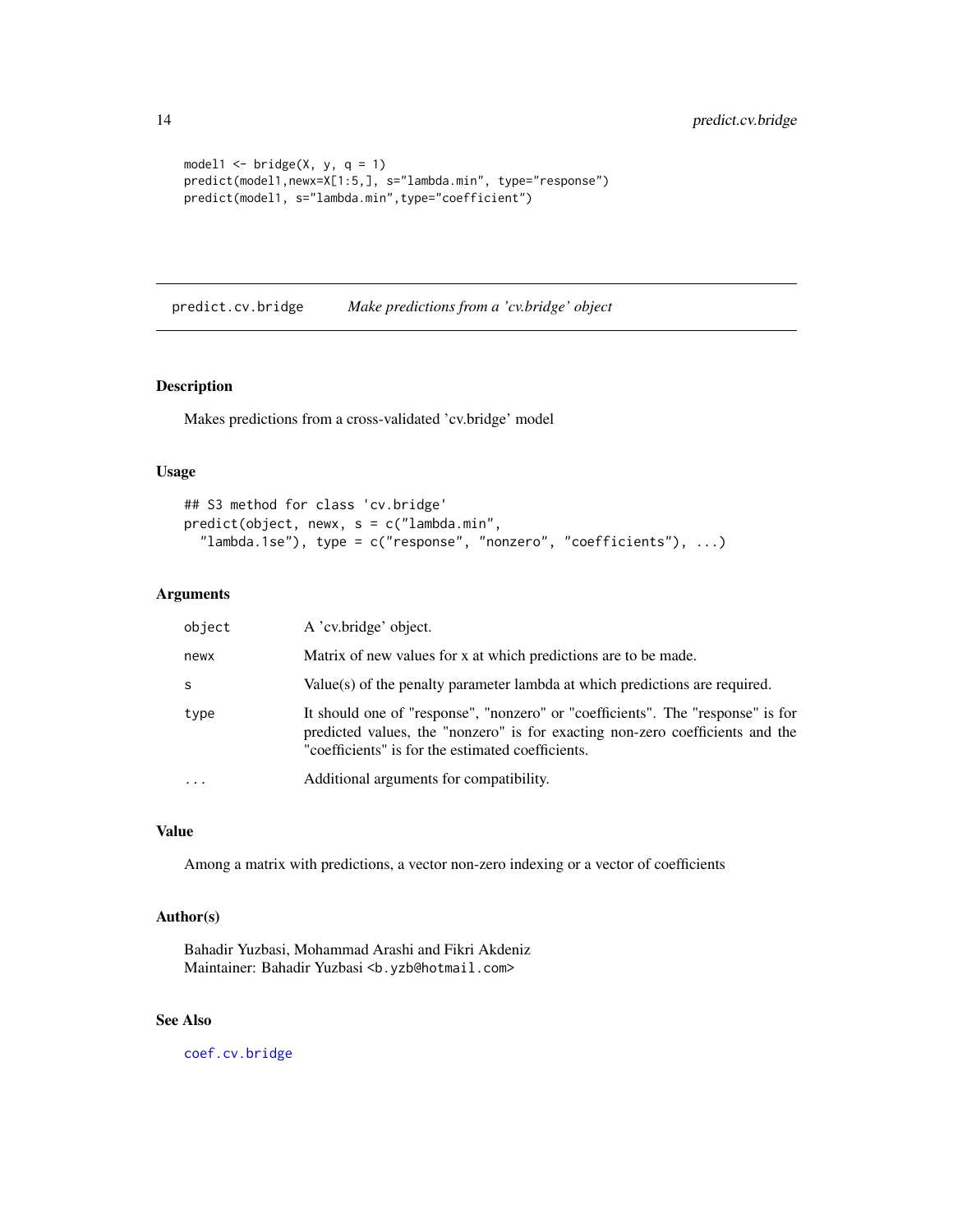#### <span id="page-14-0"></span>predict.cv.rbridge 15

#### Examples

```
set.seed(2019)
beta <- c(3, 1.5, 0, 0, 2, 0, 0, 0)
p <- length(beta)
beta \leq matrix(beta, nrow = p, ncol = 1)
n = 100X = matrix(rnorm(n*p),n,p)y = X%*%beta + rnorm(n)
model1 <- cv.bridge(X, y, q = 1)coef(model1,s='lambda.min')
predict(model1,newx=X[1:5,], s="lambda.min", type="response")
predict(model1, s="lambda.min",type="coefficient")
```
<span id="page-14-1"></span>predict.cv.rbridge *Make predictions from a 'cv.rbridge' object*

#### Description

Makes predictions from a cross-validated 'cv.rbridge' model

#### Usage

```
## S3 method for class 'cv.rbridge'
predict(object, newx, s = c("lambda.min",
  "lambda.1se"), type = c("response", "nonzero", "coefficients"), ...)
```
#### Arguments

| object    | A 'cv.rbridge' object.                                                                                                                                                                                                |
|-----------|-----------------------------------------------------------------------------------------------------------------------------------------------------------------------------------------------------------------------|
| newx      | Matrix of new values for x at which predictions are to be made.                                                                                                                                                       |
| -S        | Value(s) of the penalty parameter lambda at which predictions are required.                                                                                                                                           |
| type      | It should one of "response", "nonzero" or "coefficients". The "response" is for<br>predicted values, the "nonzero" is for exacting non-zero coefficients and the<br>"coefficients" is for the estimated coefficients. |
| $\ddotsc$ | Additional arguments for compatibility.                                                                                                                                                                               |

#### Value

Among a matrix with predictions, a vector non-zero indexing or a vector of coefficients

#### Author(s)

Bahadir Yuzbasi, Mohammad Arashi and Fikri Akdeniz Maintainer: Bahadir Yuzbasi <b.yzb@hotmail.com> Bahadir Yuzbasi maintainer Baha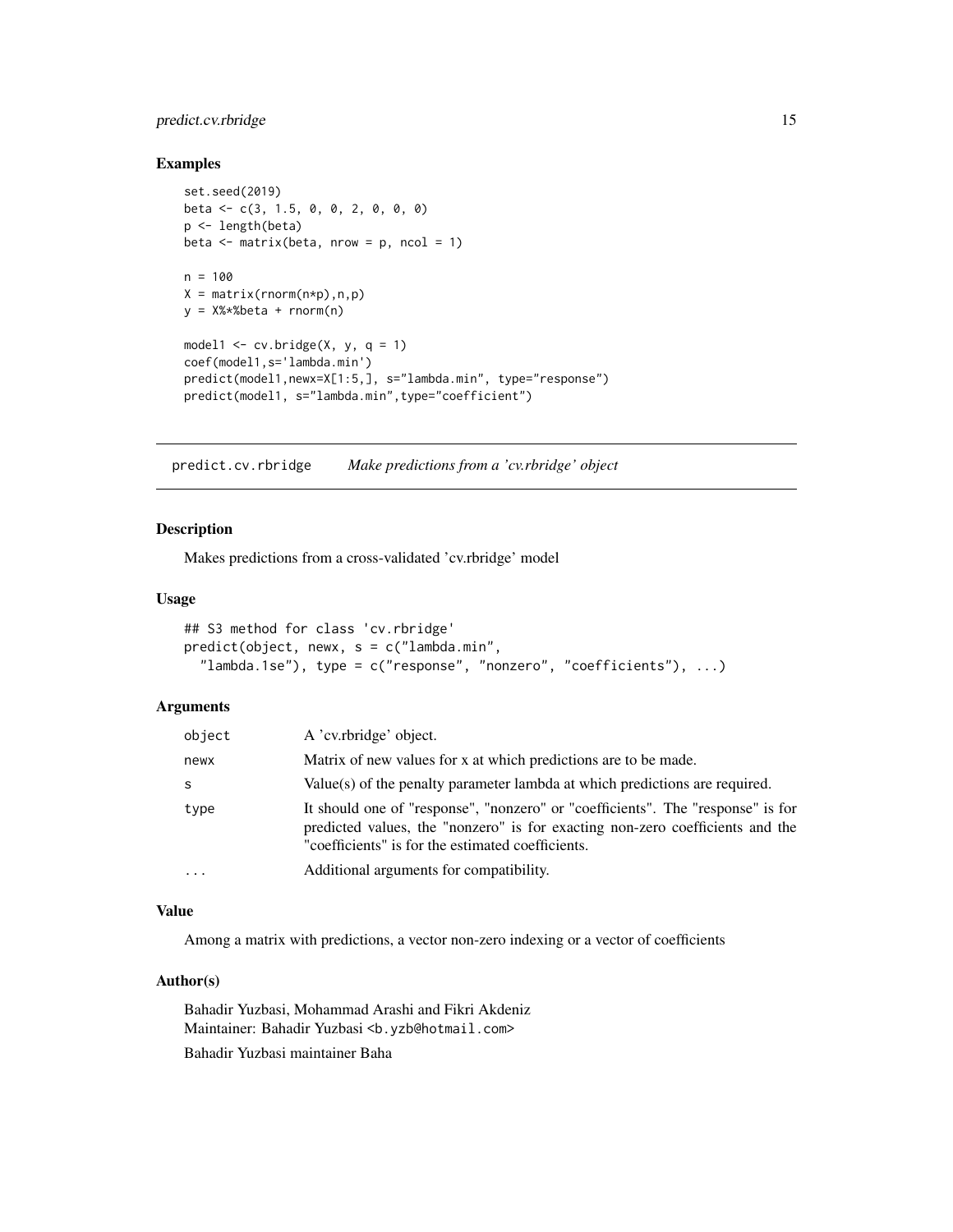#### See Also

[coef.cv.rbridge](#page-4-1)

#### Examples

```
set.seed(2019)
beta <- c(3, 1.5, 0, 0, 2, 0, 0, 0)
p <- length(beta)
beta \leq matrix(beta, nrow = p, ncol = 1)
### Restricted Matrix and vector
c1 \leftarrow c(1,1,0,0,1,0,0,0)R1.mat \leq matrix(c1,nrow = 1, ncol = p)
r1.vec \leq as.matrix(c(6.5), 1, 1)
n = 100X = matrix(rnorm(n*p),n,p)y = X% * %beta + rnorm(n)######## Model 1 based on first restrictions
model1 \leq cv.rbridge(X, y, q = 1, R1.mat, r1.vec)
coef(model1,s='lambda.min')
predict(model1,newx=X[1:5,], s="lambda.min", type="response")
predict(model1, s="lambda.min",type="coefficient")
```
<span id="page-15-1"></span>predict.rbridge *Make predictions from a 'rbridge' object*

#### Description

Makes predictions from a cross-validated 'rbridge' model

#### Usage

```
## S3 method for class 'rbridge'
predict(object, newx, s = c("lambda.min",
  "lambda.1se"), type = c("response", "nonzero", "coefficients"), ...)
```
#### Arguments

| object    | A 'rbridge' object.                                                                                                                                                                                                   |
|-----------|-----------------------------------------------------------------------------------------------------------------------------------------------------------------------------------------------------------------------|
| newx      | Matrix of new values for x at which predictions are to be made.                                                                                                                                                       |
| S         | Value(s) of the penalty parameter lambda at which predictions are required.                                                                                                                                           |
| type      | It should one of "response", "nonzero" or "coefficients". The "response" is for<br>predicted values, the "nonzero" is for exacting non-zero coefficients and the<br>"coefficients" is for the estimated coefficients. |
| $\ddotsc$ | Additional arguments for compatibility.                                                                                                                                                                               |

<span id="page-15-0"></span>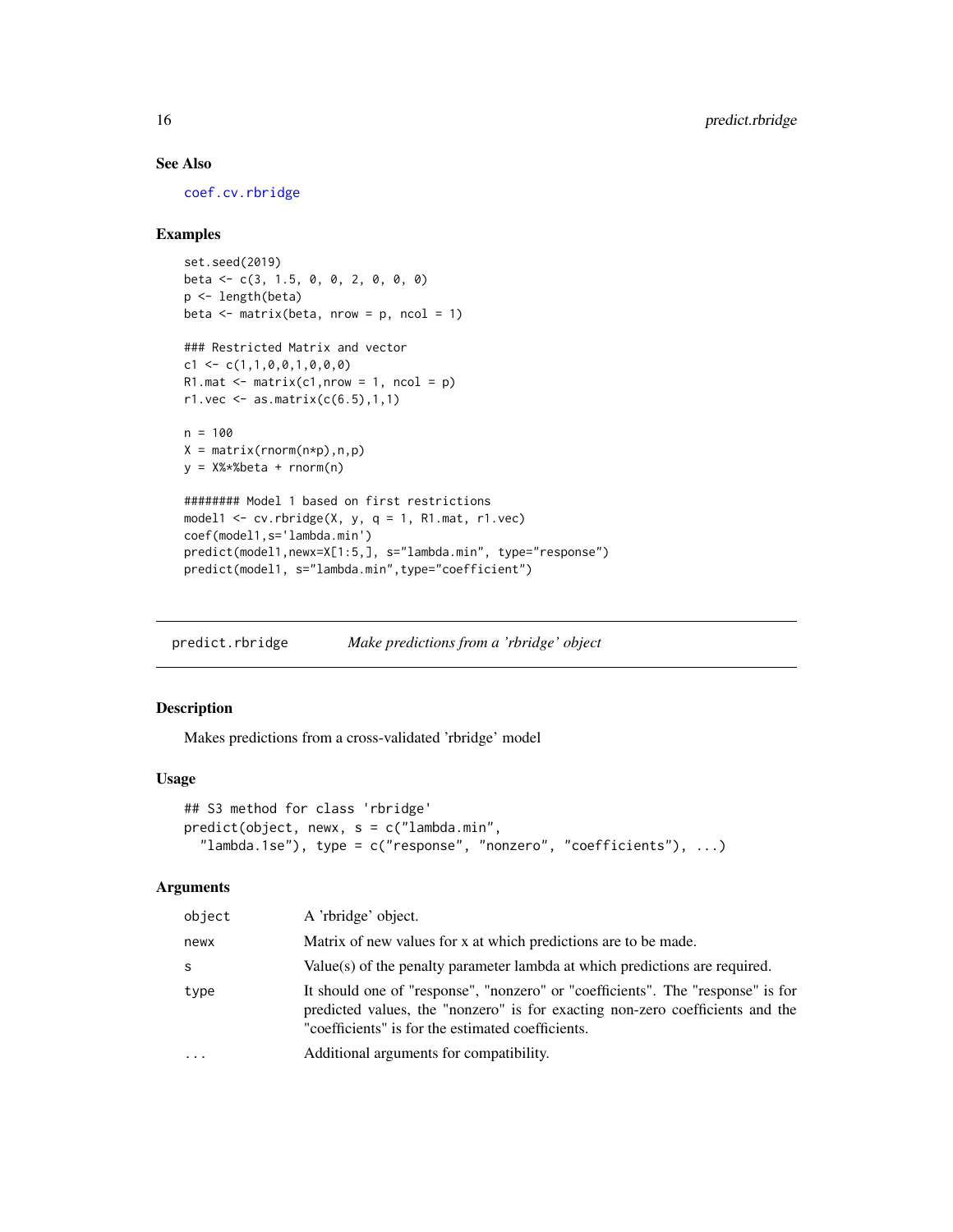#### <span id="page-16-0"></span>rbridge the contract of the contract of the contract of the contract of the contract of the contract of the contract of the contract of the contract of the contract of the contract of the contract of the contract of the co

#### Value

Among a matrix with predictions, a vector non-zero indexing or a vector of coefficients

#### Author(s)

Bahadir Yuzbasi, Mohammad Arashi and Fikri Akdeniz Maintainer: Bahadir Yuzbasi <b.yzb@hotmail.com>

#### See Also

[coef.cv.bridge](#page-3-1)

#### Examples

```
set.seed(2019)
beta <- c(3, 1.5, 0, 0, 2, 0, 0, 0)
p <- length(beta)
beta \leq matrix(beta, nrow = p, ncol = 1)
### Restricted Matrix and vector
c1 \leftarrow c(1,1,0,0,1,0,0,0)R1.mat \leq matrix(c1, nrow = 1, ncol = p)
r1.vec \leq as.matrix(c(6.5), 1, 1)
n = 100
X = matrix(rnorm(n*p), n, p)y = X%*%beta + rnorm(n)
######## Model 1 based on first restrictions
model1 \le- rbridge(X, y, q = 1, R1.mat, r1.vec)
predict(model1,newx=X[1:5,], s="lambda.min", type="response")
predict(model1, s="lambda.min",type="coefficient")
```
<span id="page-16-1"></span>rbridge *Fit a Restricted Bridge Estimation*

#### Description

Fit a restricted linear model via bridge penalized maximum likelihood. It is computed the regularization path which is consisted of lasso or ridge penalty at the a grid values for lambda

#### Usage

```
rbridge(X, y, q = 1, R, r, lambda.min = ifelse(n > p, 0.001, 0.05),nlambda = 100, lambda, eta = 1e-07, converge = 10^10)
```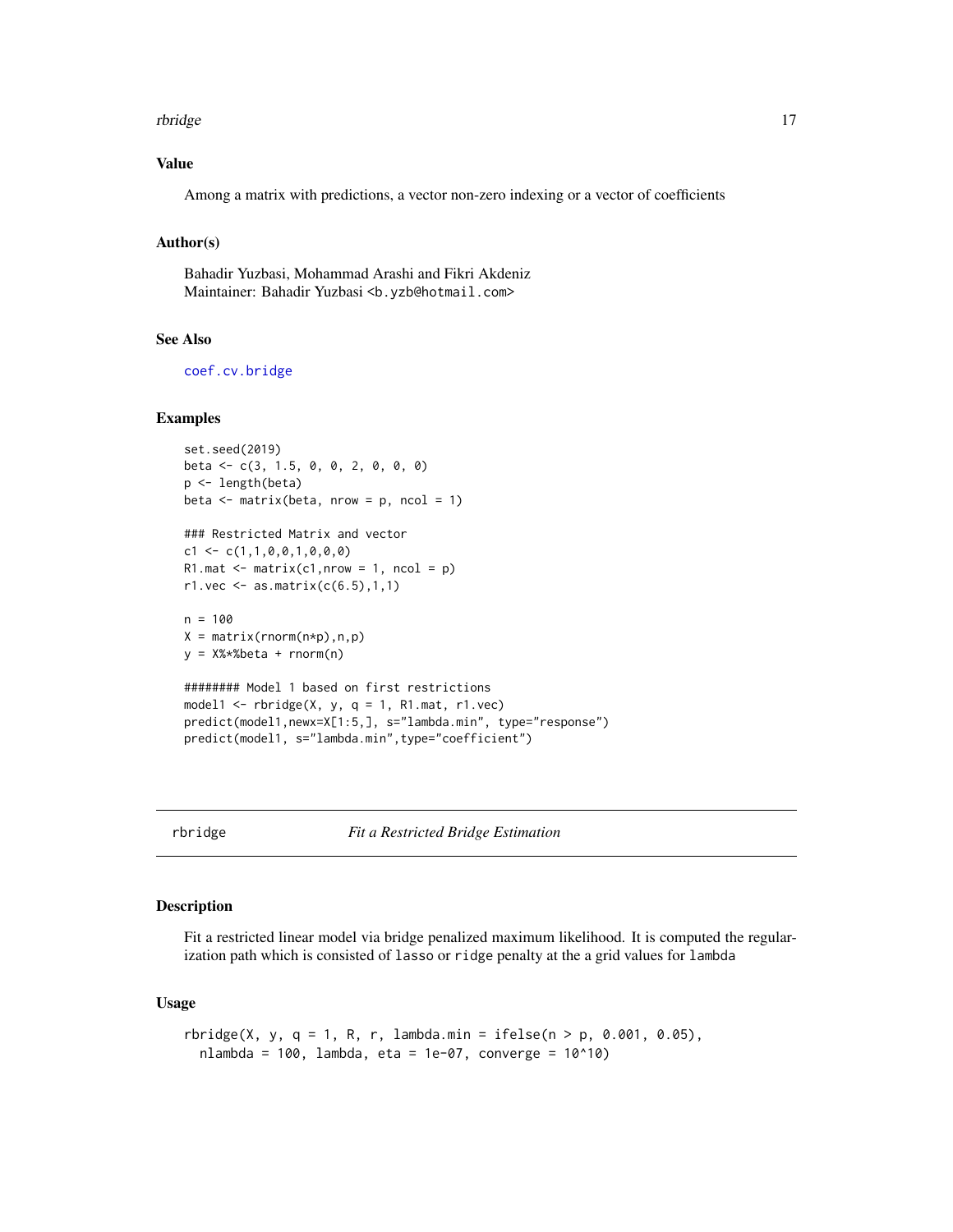<span id="page-17-0"></span>18 rbridge

#### Arguments

| X          | Design matrix.                                                                                                                                                                                            |
|------------|-----------------------------------------------------------------------------------------------------------------------------------------------------------------------------------------------------------|
| у          | Response vector.                                                                                                                                                                                          |
| q          | is the degree of norm which includes ridge regression with q=2 and lasso esti-<br>mates with q=1 as special cases                                                                                         |
| R          | is $m$ by $p$ ( $m$ <p) constants.<="" matrix="" of="" td=""></p)>                                                                                                                                        |
| r          | is a m-vector of known prespecified constants. If it is given true restriction, then                                                                                                                      |
|            | $r - R\beta = 0.$                                                                                                                                                                                         |
|            | Values for r should be given as a matrix. See "Examples".                                                                                                                                                 |
| lambda.min | The smallest value for lambda if $n > p$ is 0.001 and 0.05 otherwise.                                                                                                                                     |
| nlambda    | The number of lambda values - default is 100                                                                                                                                                              |
| lambda     | A user supplied lambda sequence. By default, the program compute a squence<br>of values the length of nlambda.                                                                                            |
| eta        | is a preselected small positive threshold value. It is deleted jth variable to make<br>the algorithm stable and also is excluded jth variable from the final model.<br>Default is 1e-07.                  |
| converge   | is the value of converge. Defaults is 10^10. In each iteration, it is calculated by<br>sum of square the change in linear predictor for each coefficient. The algorithm<br>iterates until converge > eta. |

#### Details

In order to couple the bridge estimator with the restriction R beta = r, we solve the following optimization problem

min  $RSSw.r.t ||\beta||_q and R\beta = r.$ 

#### Value

An object of class rbridge, a list with entries

| betas  | Coefficients computed over the path of lambda    |
|--------|--------------------------------------------------|
| lambda | The lambda values which is given at the function |

#### Author(s)

Bahadir Yuzbasi, Mohammad Arashi and Fikri Akdeniz Maintainer: Bahadir Yuzbasi <b.yzb@hotmail.com>

### See Also

[cv.rbridge](#page-8-1)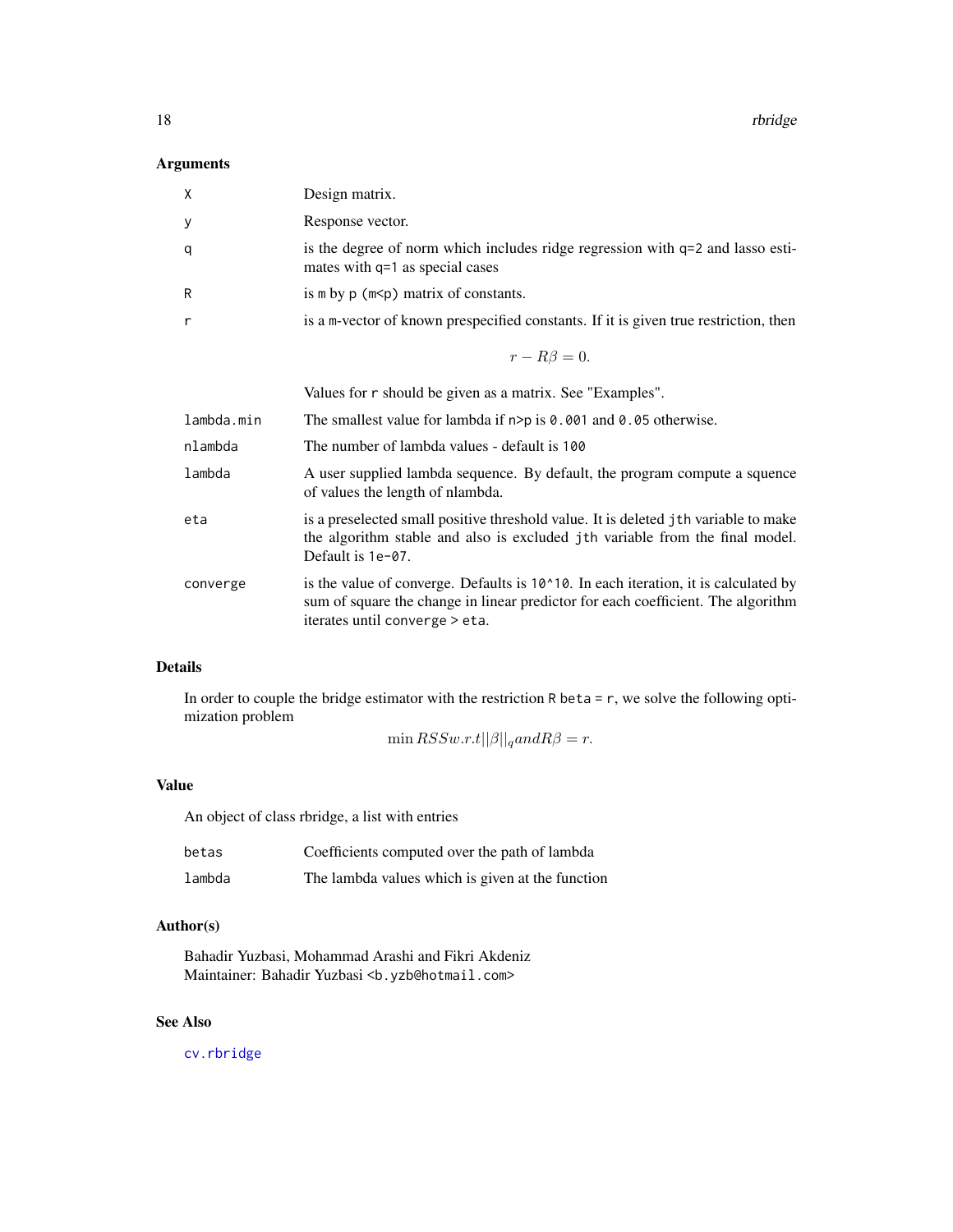#### rbridge the contract of the contract of the contract of the contract of the contract of the contract of the contract of the contract of the contract of the contract of the contract of the contract of the contract of the co

```
set.seed(2019)
beta <- c(3, 1.5, 0, 0, 2, 0, 0, 0)
p <- length(beta)
beta <- matrix(beta, nrow = p, ncol = 1)
p.active \leq which(beta != 0)
### Restricted Matrix and vector
### Res 1
c1 \leq -c(1,1,0,0,1,0,0,0)R1.mat \leq matrix(c1, nrow = 1, ncol = p)
r1. vec \leq as. matrix(c(6.5), 1, 1)
### Res 2
c2 \leftarrow c(-1,1,0,0,1,0,0,0)R2.mat \leq matrix(c2,nrow = 1, ncol = p)
r2.vec \leq matrix(c(0.5), nrow = 1, ncol = 1)
### Res 3
R3.mat \leq t(matrix(c(c1,c2), nrow = p, ncol = 2))
r3. vec \leq matrix(c(6.5,0.5), nrow = 2, ncol = 1)
### Res 4
R4.mat = diag(1, p, p)[-p.active,]
r4.vec <- matrix(rep(0,p-length(p.active)),nrow = p-length(p.active), ncol = 1)
n = 100
X = matrix(rnorm(n*p),n,p)y = X%*%beta + rnorm(n)
######## Model 1 based on first restrictions
model1 \le rbridge(X, y, q = 1, R1.mat, r1.vec)
print(model1)
######## Model 2 based on second restrictions
model2 \leq rbridge(X, y, q = 1, R2.mat, r2.vec)
print(model2)
######## Model 3 based on third restrictions
model3 \leq rbridge(X, y, q = 1, R3.mat, r3.vec)
print(model3)
######## Model 4 based on fourth restrictions
model4 \le rbridge(X, y, q = 1, R4.mat, r4.vec)
print(model4)
```